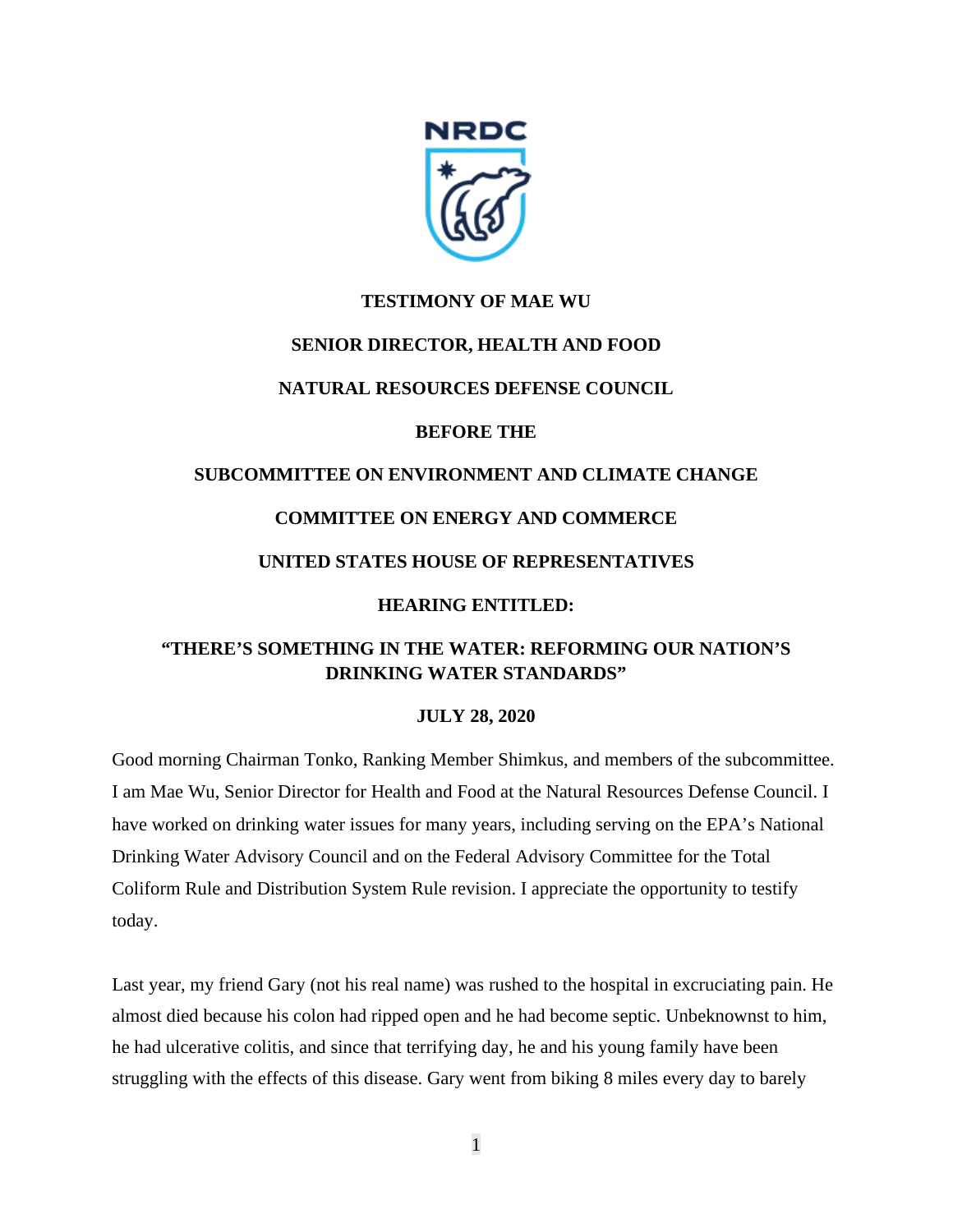being able to walk around the block; he dropped 50 pounds in six weeks. He can't eat fresh tomatoes and corn and greens now – vegetable must be boiled until they're soft. Now, numerous surgeries, months away from work, and removal of his colon later, this active 48 year old can't be away from a toilet for more than a few hours at a time, can't go on camping trips with his daughter, is missing dance recitals, and he and his wife are recalibrating what the future they had planned out before will now look like. The stress on his wife – who has been juggling caring for Gary, caring for their young daughter, and managing the household – has also been a great strain.

While we don't know for sure what caused Gary's ulcerative colitis, we do know a few things. One, a massive study of tens of thousands of people in West Virginia whose water was contaminated by the toxic chemical known as  $PFOA$ ,<sup>[1](#page-1-0)</sup> and other scientific studies,<sup>[2](#page-1-1)</sup> have shown that drinking water contaminated with toxic PFOA has been linked to ulcerative colitis. Two, independent testing of water from the utility that provides water to Gary's home showed that it contains PFOA and PFOS at levels below the Environmental Protection Agency's (EPA's) Health Advisory but above what we think is safe. $3$  Three, PFOA and other similar chemicals called PFAS contaminate tens of millions of Americans' drinking water, and most of us aren't aware that it's in our water. Last, we know that EPA does not regulate PFOA, PFOS, or any other PFAS in tap water. Stories like Gary's have come out of West Virginia where PFOA contamination of tap water was widespread, telling of the devastating impacts of PFOA exposure and its links to ulcerative colitis, cancer of the kidneys and testicles, and many other harmful effects. [4](#page-1-3)

Gary isn't just another number on a piece of paper. His and his family's ordeal is, sadly, not uncommon for victims of many different diseases. And yet, EPA has been hampered in efforts to protect the public from health harms from drinking water contamination by its reliance on quantification of benefits to justify the cost of regulating contaminants in our drinking water that

<span id="page-1-0"></span><sup>1</sup> See, C8 Science Panel, *Probable Link Evaluation of Autoimmune Disease,* 2012, available online at http://www.c8sciencepanel.org/pdfs/Probable\_Link\_C8\_Autoimmune\_Disease\_30Jul2012.pdf

<span id="page-1-1"></span><sup>2</sup> See e.g., Steenland, K., Kugathasan, S., & Barr, D. B. (2018). *PFOA and ulcerative colitis.* Environmental Research, 165, 317– 321.

<span id="page-1-2"></span><sup>3</sup> Environmental Working Group, Appendix to report on PFAS testing report. Available at [https://static.ewg.org/reports/2020/pfas-testing-report/EWG\\_PFAS-](https://static.ewg.org/reports/2020/pfas-testing-report/EWG_PFAS-TW_Appendix_C06.pdf?_ga=2.240648963.1686279475.1595533164-928578258.1591899108)[TW\\_Appendix\\_C06.pdf?\\_ga=2.240648963.1686279475.1595533164-928578258.1591899108,](https://static.ewg.org/reports/2020/pfas-testing-report/EWG_PFAS-TW_Appendix_C06.pdf?_ga=2.240648963.1686279475.1595533164-928578258.1591899108) last visited July 24, 2020.

<span id="page-1-3"></span><sup>&</sup>lt;sup>4</sup> See e.g., Sharon Lerner, "The Teflon Toxin," The Intercept (August 11, 2015)[, https://theintercept.com/2015/08/11/dupont](https://theintercept.com/2015/08/11/dupont-chemistry-deception/)[chemistry-deception/;](https://theintercept.com/2015/08/11/dupont-chemistry-deception/) Robert Bilott. *Exposure: Poisoned Water, Corporate Greed, and One Lawyer's Twenty-Year Battle Against DuPont*, 2019.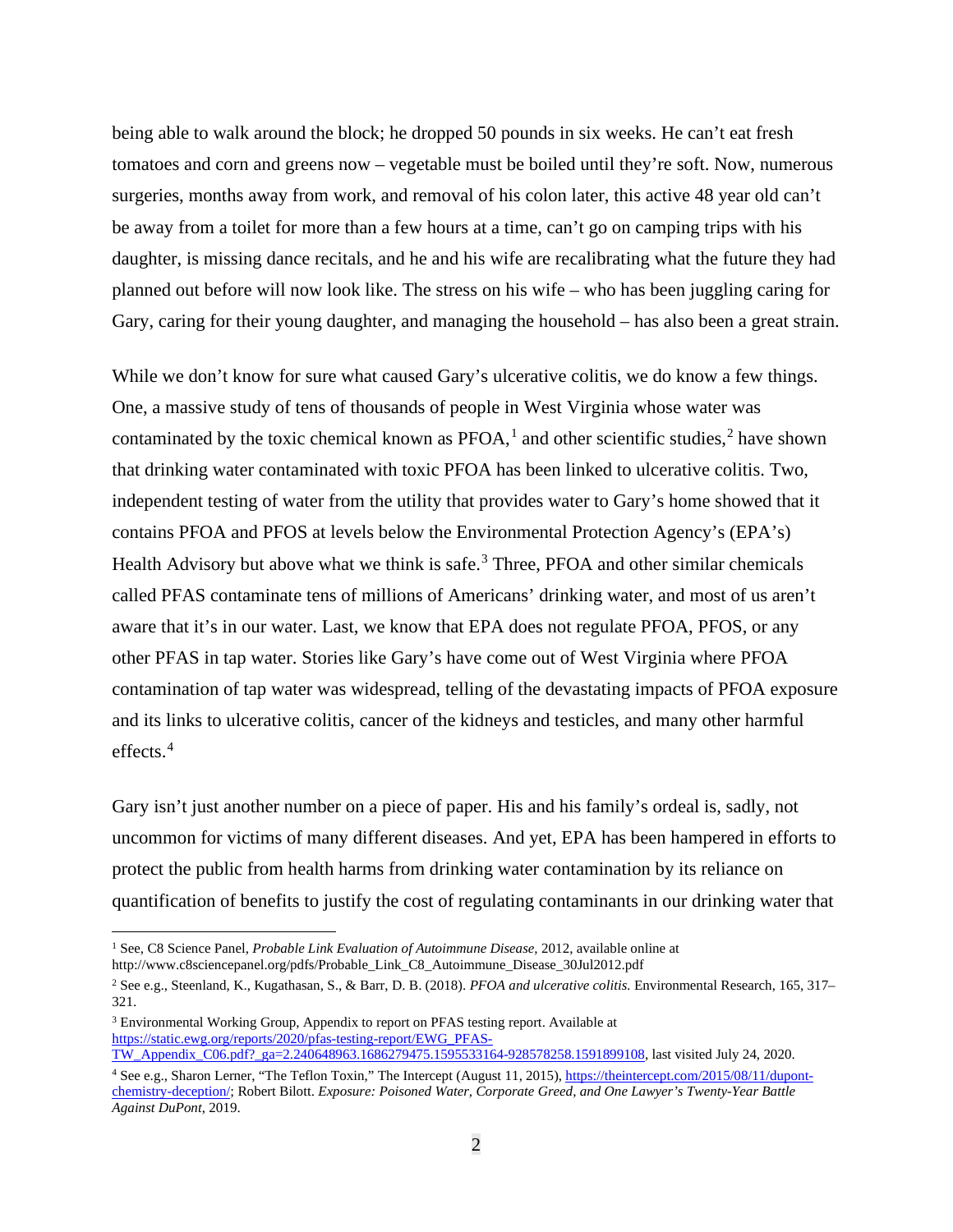can cause ulcerative colitis, kidney disease, cancer, developmental delays, and many other adverse health impacts that cost more than just the final tally on a medical bill.

#### **Background**

The Safe Drinking Water Act ("SDWA") is supposed to protect us and our tap water. But EPA's failure to take steps to protect our drinking water over the past quarter century shines a light on the many problems with how we regulate drinking water in the U.S.

The Safe Drinking Water Act needs an upgrade.

Between 1975 and 1992, EPA set standards for about 100 contaminants in drinking water. Everything basically came to a screeching halt with the passage of the 1996 Amendments. In fact, since 1996, EPA has not gone through the SDWA'S Kafkaesque process of placing a new contaminant on the Contaminant Candidate List ("CCL"), running it through the daunting gauntlet of analyses and findings required to regulate, and setting a new drinking water standard. Indeed, while sometimes it is argued that EPA has issued a few drinking water rules since 1996, the major example—the microbial and disinfection byproducts and related rules—were statutorily mandated (and exempt from the provision allowing EPA to weaken the standard based on cost-benefit analysis<sup>[5](#page-2-0)</sup>). The arsenic rule update, groundwater rule, and radon standard were also explicitly mandated by Congress. The other drinking rules EPA has issued since 1996 came as part of the statutorily mandated six-year reviews of existing standards. In sum, the statutory provisions for listing candidate unregulated contaminants on the CCL, considering, and regulating new contaminants have simply failed to work and must be fixed.<sup>[6](#page-2-1)</sup>

## **A Cautionary Tale: The Non-Regulation of Perchlorate**

The winding story of the non-regulation of the chemical perchlorate highlights many of the problems with the SDWA's standard setting provisions.

<span id="page-2-0"></span><sup>5</sup> 42 U.S.C. §300g-1(b)(6)(C).

<span id="page-2-1"></span><sup>6</sup> 42 U.S.C. §300g-1(b).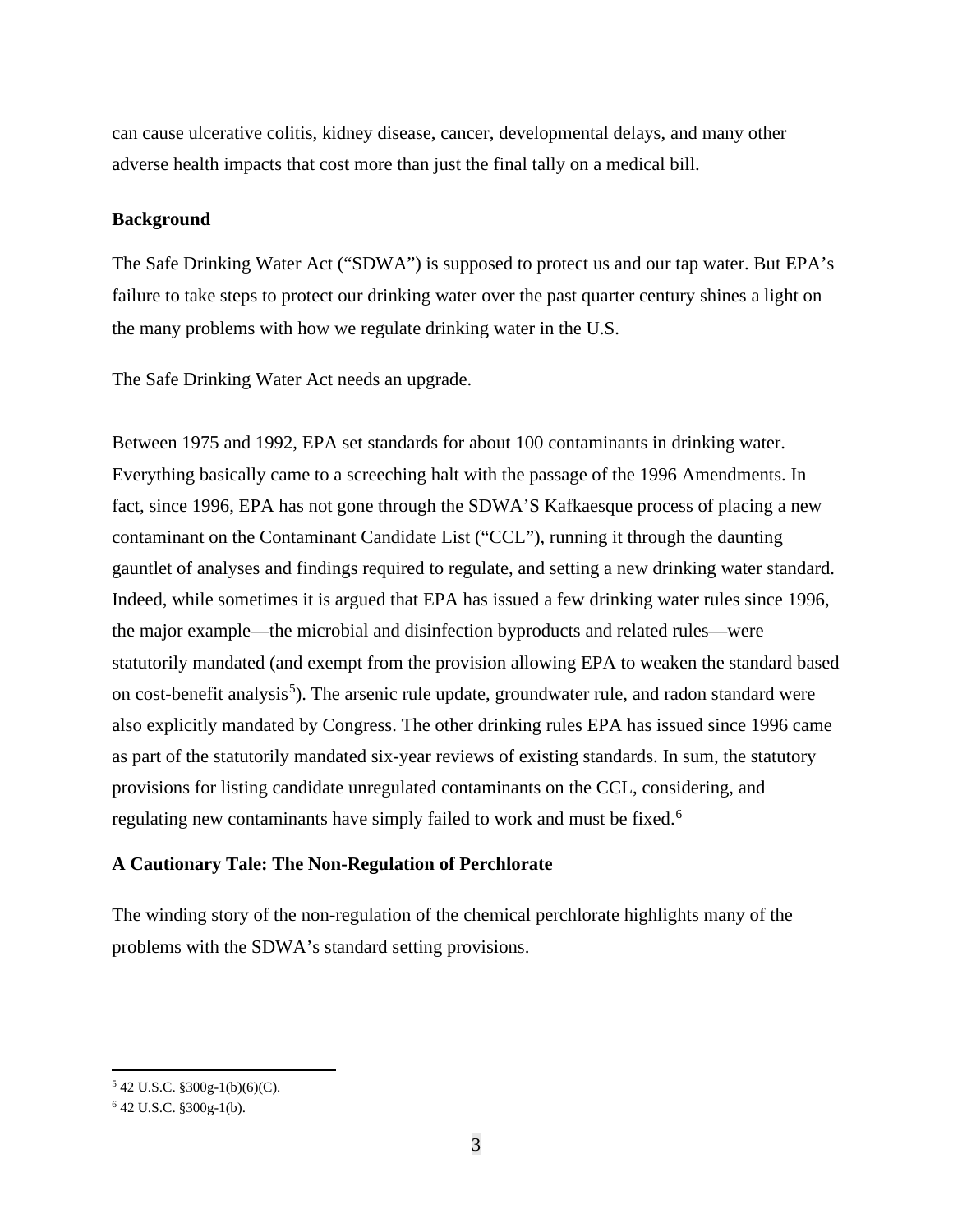According to a 2010 GAO report, "Perchlorate has been found in water and other media at varying levels in 45 states, as well as in the food supply, and comes from a variety of sources."[7](#page-3-0) EPA reported that approximately 4 percent of 3865 public water supplies tested–-serving up to 16 million people—had detections of perchlorate at or above 4 ppb (the lowest level that was looked for) or higher. $8$  FDA found it in well over half of food samples it analyzed, including baby foods and infant formula.<sup>[9](#page-3-2)</sup> It is also in human breast milk.<sup>[10](#page-3-3)</sup>

In the 1980s, perchlorate was known to be leaching from military dumpsites and other facilities into groundwater.<sup>[11](#page-3-4)</sup> By the 1990s, accumulating science showed that we need to protect people from exposure to perchlorate. A component of rocket fuel and munitions, also used in fireworks and contained in some fertilizers, perchlorate can significantly interfere with fetal development, as a result of exposure to women during pregnancy, and may harm the developing brains of infants. Perchlorate can block normal thyroid hormone production, and "small differences in available thyroid hormone (and the iodine associated with it) during the first few weeks of life can have significant lifetime consequences."[12](#page-3-5)

In 1998, EPA placed perchlorate on its first Contaminant Candidate List (CCL 1) newly created by the 1996 Amendments to the SDWA. In 2000, EPA placed perchlorate on its first Unregulated Contaminant Monitoring Rule list (UCMR 1) to require drinking water systems to monitor for the contaminant between 2001 and 2003. Since then, perchlorate has appeared on subsequent Contaminant Candidate Lists from CCL 2 to CCL 3 to CCL 4.

<span id="page-3-0"></span><sup>7</sup> GAO, *PERCHLORATE: Occurrence Is Widespread but at Varying Levels; Federal Agencies Have Taken Some Actions to Respond to and Lessen Releases*, August 2010, GAO-10-769.

<span id="page-3-1"></span><sup>8</sup> 73 Federal Register 60262, 60270 (October 10, 2008)

<span id="page-3-2"></span><sup>9</sup> Murray, CW, Egan SK, Kim H, Beru N, Bolger PM.(2008) *US Food and Drug Administration's Total Diet Study: Dietary intake of Perchlorate and iodine.* J Exp Sci Environ Epi. 1-10.

http://www.fda.gov/Food/FoodSafety/FoodContaminantsAdulteration/ChemicalContaminants/Perchlorate/ucm077615.htm

<span id="page-3-3"></span><sup>10</sup> Dohan, O, C Portulano, C. Basquin, A Reyna-Noyra, LM Amzel, and N Carrasco. 2007. *The Na+/I- symporter (NIS) mediates electroneutral active transport of the environmental pollutant perchlorate.* PNAS 104(51):20250-20255; Kirk AB, Dyke JV, Martin CF, Dasgupta PK (2007) *Temporal patterns in perchlorate, thiocyanate, and iodide excretion in human milk.* Environ Health Perspect 115:182-186.; Pearce EN, Leung AM, Blount BC, Bazrafshan HR, He X, Pino S, Valentin-Blasini L, Braverman LE (2007) *Breast milk iodine and perchlorate concentrations in lactating Boston-area women*. J Clin Endocrinol Metab 92:1673- 1677. http://www.ncbi.nlm.nih.gov/pubmed/17311853

<span id="page-3-4"></span><sup>11</sup> Sass, J. *U.S. Department of Defense and White House working together to avoid cleanup and liability for perchlorate pollution*. Int J Occup Environ Health. Jul-Sep 2004;10(3):330-4, 330.

<span id="page-3-5"></span><sup>&</sup>lt;sup>12</sup> Comments of Drs. Carol Beglos, Larry Scwartz, and R. Thomas Zoeller, University of Massachusetts-Amherst, submitted November 10, 2008 to docket EPA-HQ-OW-2008-0692-1437; available at https://www.regulations.gov/document?D=EPA-HQ-OW-2008-0692-1437, last visited July 22, 2020.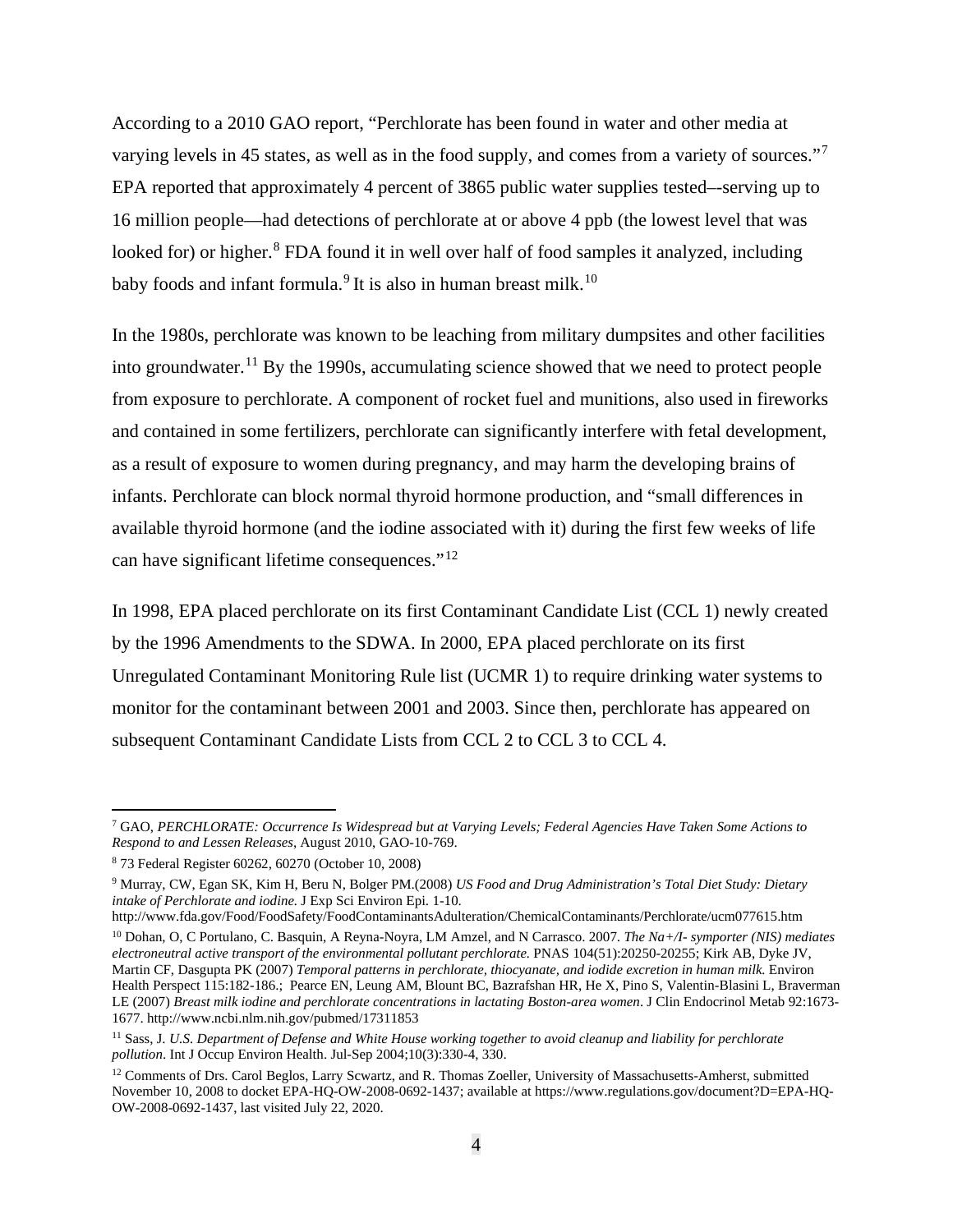Years of obstruction by the Department of Defense ("DOD") and military contractors including Aerojet, Lockheed Martin, and Kerr-McGee – the largest sources of perchlorate contamination – and the Bush White House held up any real action that EPA could take to regulate perchlorate in drinking water.<sup>[13](#page-4-0)</sup> In 2008, the EPA preliminarily decided not to set an enforceable drinking water standard for perchlorate in the face of DOD and defense industry pushback against the scientific evidence of health risks associated with perchlorate exposure. In response to this dangerous and disappointing announcement, the EPA Children's Health Protection Advisory Committee raised concern about continuing to expose pregnant women and their fetuses, and lactating women to "unsafe levels of perchlorate," and repeated its recommendation that EPA set a health-protective drinking water standard.<sup>[14](#page-4-1)</sup> In 2011, the EPA reversed its preliminary decision, determining that a drinking water standard should be developed because perchlorate was found to contaminate the drinking water of between 5 million and nearly 17 million people in the U.S.

This determination started the clock to meet important statutory deadlines and set in a motion a gauntlet of assessments that EPA had to conduct. EPA was required to propose (within two years) and finalize (within 18 months) the standard. Yet, over the next five years, those deadlines came and went, and NRDC sued EPA to set a standard as required by statute. Instead of complying with a court-approved date to propose a standard by 2020, the Trump Administration has purported to revoke the 2011 finding that a drinking water standard for perchlorate is needed to protect human health. So here we remain – more than twenty years of knowing that this chemical contaminates our drinking water and that exposure to harms human health – with absolutely no federal standards to protect people from exposure to perchlorate.

We are now facing potentially the same situation with another category of toxic chemicals: perand polyfluoroalkyl substances ("PFAS") often referred to as "toxic forever chemicals." EPA recently announced a preliminary decision to set drinking water standards for two specific PFAS – PFOA and PFOS. Given the agency's track record with setting drinking water standards under

<span id="page-4-0"></span><sup>13</sup> Sass, Jennifer *U.S. Department of Defense and White House working together to avoid cleanup and liability for perchlorate pollution* Int J Occup Environ Health . Jul-Sep 2004;10(3):330-4. doi: 10.1179/oeh.2004.10.3.330.

<span id="page-4-1"></span><sup>&</sup>lt;sup>14</sup> Letter from Melanie Marty, chair of Children's Health Protection Advisory Committee, to Stephen Johnson, Administrator of EPA dated Nov. 3, 2008, available https://www.epa.gov/sites/production/files/2014-05/documents/perchlorateletter.pdf, last visited July 24, 2020.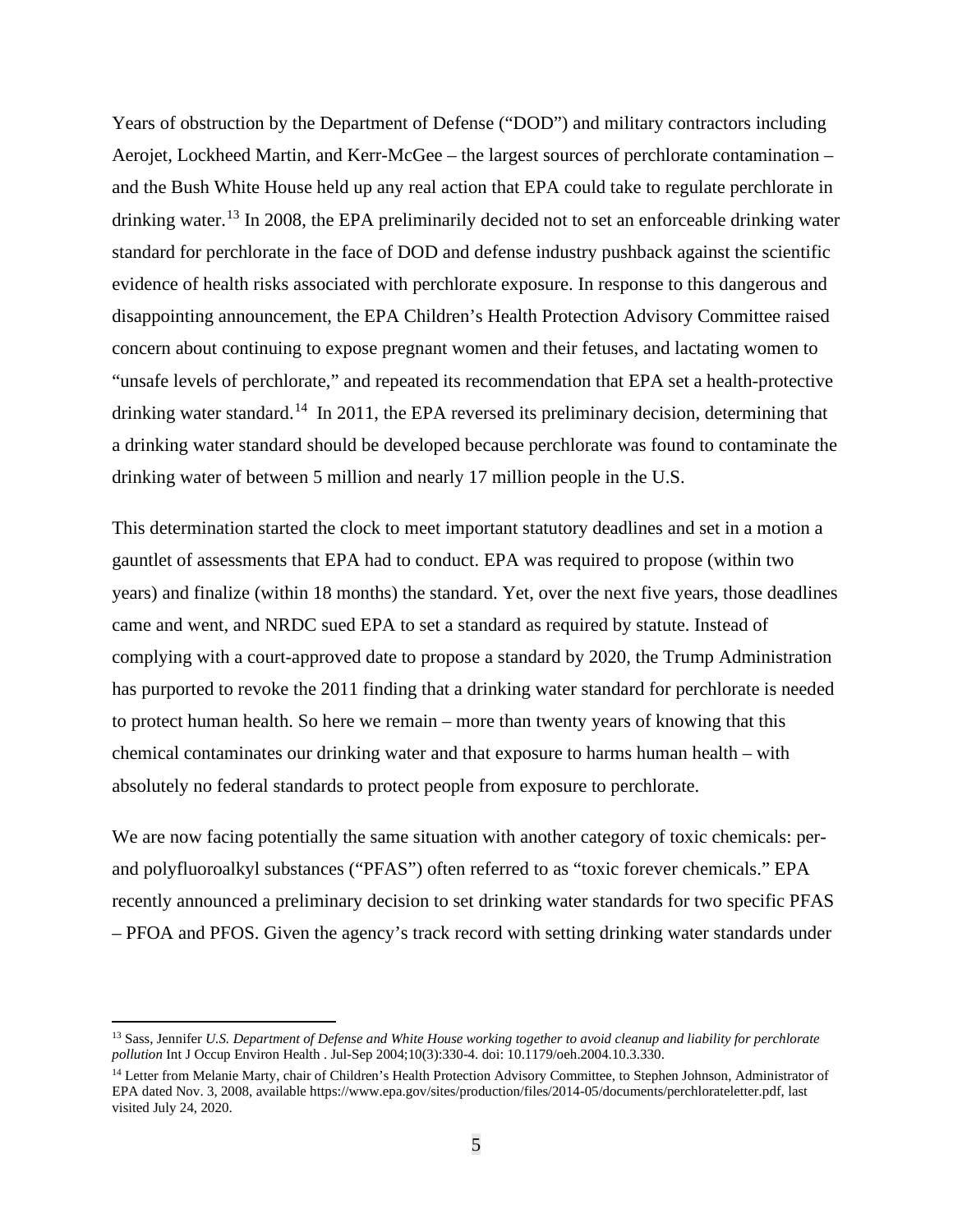the 1996 Amendments to the Safe Drinking Water Act, the likelihood that it will promulgate and finalize health protective standards within the statutory deadlines is, at best, remote.

To protect public health – and to ensure that everyone has access to safe drinking water – we need to examine why we haven't set any new standards despite mounting evidence that we need them, and what change looks like.

## **EPA Has Sought to Use the Legal Standard to Avoid Regulation**

In 1996, the Amendments to the Safe Drinking Water Act established a new standard on which regulations for drinking water contaminants could be based.

The EPA Administrator is supposed to set a drinking water standard when three elements are established:

- 1. The contaminant may have an adverse effect on human health;
- 2. The contaminant occurs (or is likely to occur) in public water systems "with a frequency and at levels of public health concern"; and
- 3. If, "in the sole judgment of the Administrator," regulation of the contaminant "presents a meaningful opportunity for health risk reduction" for those served by public water systems.

Ironically, "meaningful" doesn't have any defined meaning. It also is left to the Administrator's "sole judgment." EPA has regulated no new contaminants under this provision in 24 years. Even if a contaminant both has an adverse impact on human health AND occurs in our drinking water at levels of public health concern, the Administrator has to make a further determination that it would be "meaningful" to regulate the contaminant before the agency can move forward. But to protect our health, when a contaminant is showing up in drinking water and it presents potential harm to human health, the Agency must move forward with regulations. The third hurdle is unnecessary and should be eliminated.

EPA has only once made a final regulatory determination to regulate a contaminant (perchlorate) – reversing a Bush EPA preliminary decision not to regulate it. But the Trump Administration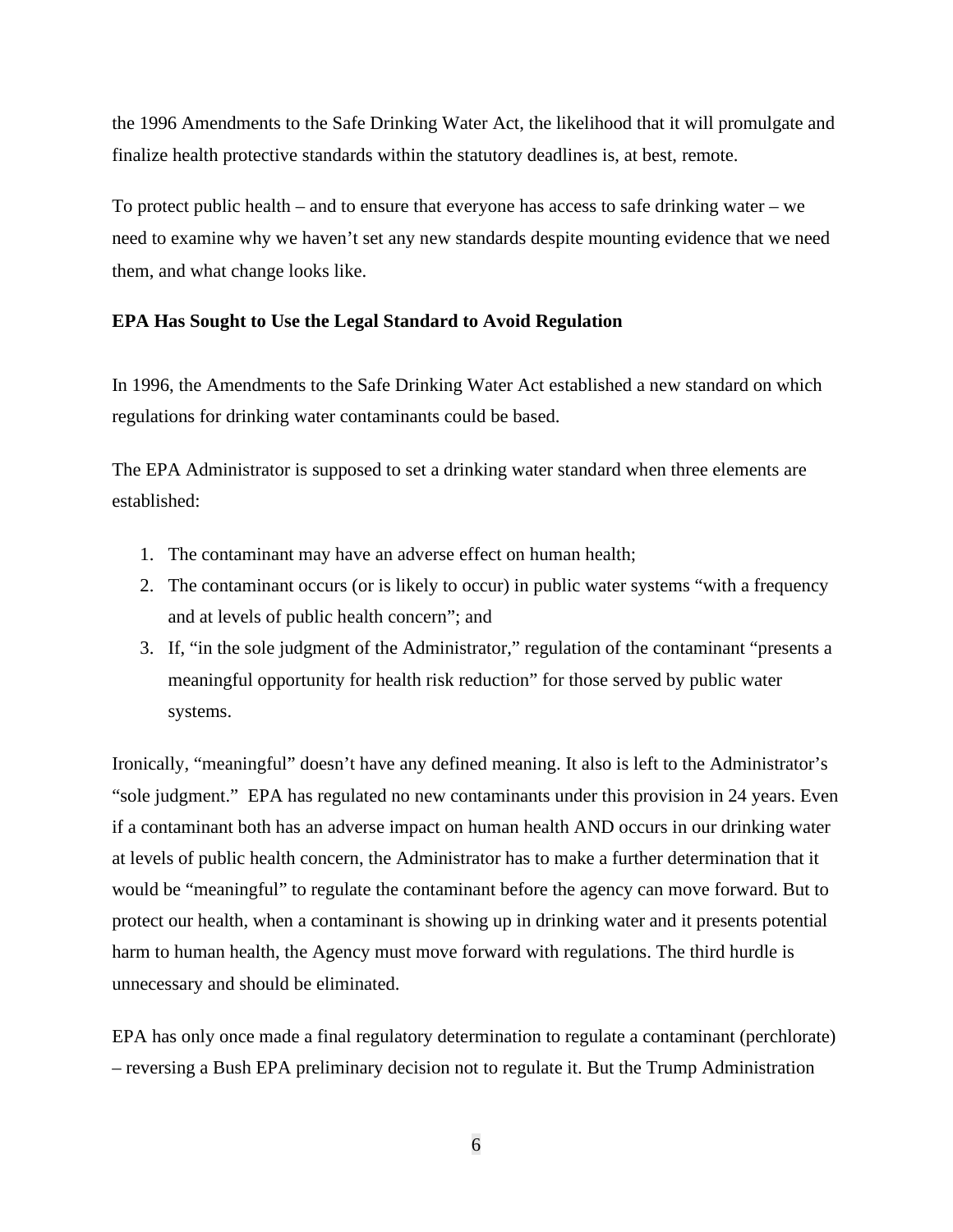recently purported to withdraw that decision. Basing standards on the political winds is no way to protect our drinking water.

## **The Contaminant Candidate List May Have Been A Good Idea In Theory, But It Has Become A Cover To Do Nothing In Practice.**

In addition to the new standard for determining whether to regulate a drinking water contaminant, the 1996 Amendments created a process to list unregulated contaminants every five years that are known or likely to occur in public water systems and may require regulation. Then, every five years, the EPA must make a final determination about whether at least five of those unregulated contaminants ought to be regulated (or not). However, the statute does not require that any determinations must include decisions to regulate contaminants in drinking water that harm public health.

So far, EPA has published four of these lists – called Contaminant Candidate Lists ("CCL") – the most recent list containing more than 100 candidate contaminants. And yet, EPA has not once made a final determination that a contaminant should be regulated and subsequently developed regulations for it. With such a large list, an EPA that does not want to act can simply cherry pick five contaminants (or more) that do not need regulation and check the box. In fact, since 2003, the EPA has made final determinations for 25 contaminants. In 24 cases, EPA has decided not to set any standard. For the remaining one, perchlorate, EPA made a final regulatory determination that a regulation was needed but, instead of developing a regulation, is now purporting to reverse that finding and say no rule is necessary after all.<sup>[15](#page-6-0)</sup> For one contaminant, strontium, EPA preliminarily determined it would regulate, but has since deferred making a final decision. EPA has also preliminarily said no to six more and preliminarily said yes to two (PFOA and PFOS, part of the PFAS family.)

Instead of giving EPA an easy way out and not have to set new standards, adding various triggers that compel EPA to act would better protect public health. An automatic trigger could require EPA to set standards for any contaminant or class of contaminants found in water of, for example, 100,000 people in at least three states at levels above a scientifically-derived health-

<span id="page-6-0"></span><sup>&</sup>lt;sup>15</sup> NRDC is challenging that action in court as contrary to the law and the Consent Decree that EPA entered into with NRDC.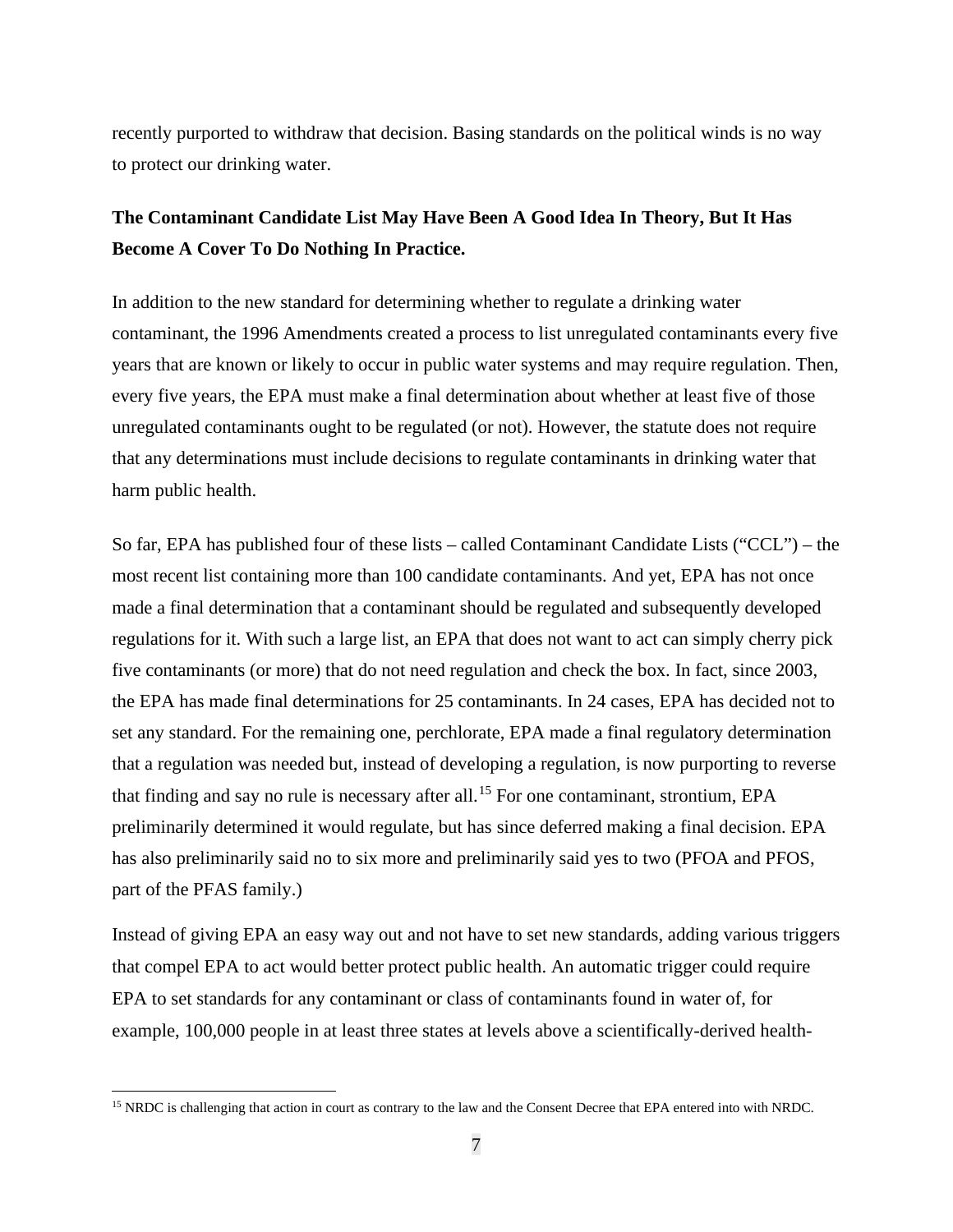protective value like an EPA Health Advisory or Agency for Toxic Substances and Disease Registry ("ATSDR") or World Health Organization toxicity value.

Perhaps a governor could be authorized to petition for a national primary drinking water regulation for a contaminant, with a presumption that EPA would establish the regulation, unless it determines that clear and convincing evidence show the contaminant doesn't meet the statutory criteria (with de novo review). In fact, there is precedent for such a Governor petition process. The SDWA already authorizes seven governors to petition for EPA to add a contaminant to the Unregulated Contaminant Monitoring Rule list, and EPA must add the contaminant unless it determines another contaminant poses a higher health concern.<sup>[16](#page-7-0)</sup> Other statutory provisions allow a single governor to petition EPA to force action.<sup>[17](#page-7-1)</sup>

Similarly, citizen petitions for a regulation should be granted unless EPA finds it doesn't meet the health impact and occurrence requirements with de novo review.[18](#page-7-2) Setting a deadline by which EPA must either propose a national primary drinking water standard, and the maximum contaminant level goal and maximum contaminant level or deny the petition in either of these instances will ensure that these petitions do not get ignored, lost, or delayed.

At the same time, returning to the days of EPA moving forward with setting protective standards, an update to SDWA should require EPA to set Health Advisories for at least ten contaminants or classes of contaminants of potential high hazard every five years.

In addition, EPA should be statutorily required to regulate certain high-hazard drinking water contaminants that have languished as unregulated for far too long without action. In the previous two major SDWA Amendments, in 1986 and 1996, EPA was specifically required to regulate certain specified contaminants because of the agency's inaction. Regrettably, that is again necessary today. Specifically, EPA should be required to promulgate, within three years, National Primary Drinking Water Regulations for key contaminants including: PFAS (setting

<span id="page-7-0"></span><sup>16</sup> 42 USC §300j-4(a)(2)(B)(ii)

<span id="page-7-1"></span><sup>17</sup> For example, 42 U.S.C. §11023(e) (Emergency Planning and Community Right-To-Know Act) allows a governor to petition EPA to list a hazardous substance on the Toxics Release Inventory and EPA must respond within 180 days. 42 U.S.C. §6921(c) (Resource Conservation and Recovery Act) allows a governor to petition EPA to list a material as a hazardous waste, and EPA must respond in 90 days.

<span id="page-7-2"></span><sup>&</sup>lt;sup>18</sup> 42 USC §300g-1(b)(1)(A)(i) and (ii)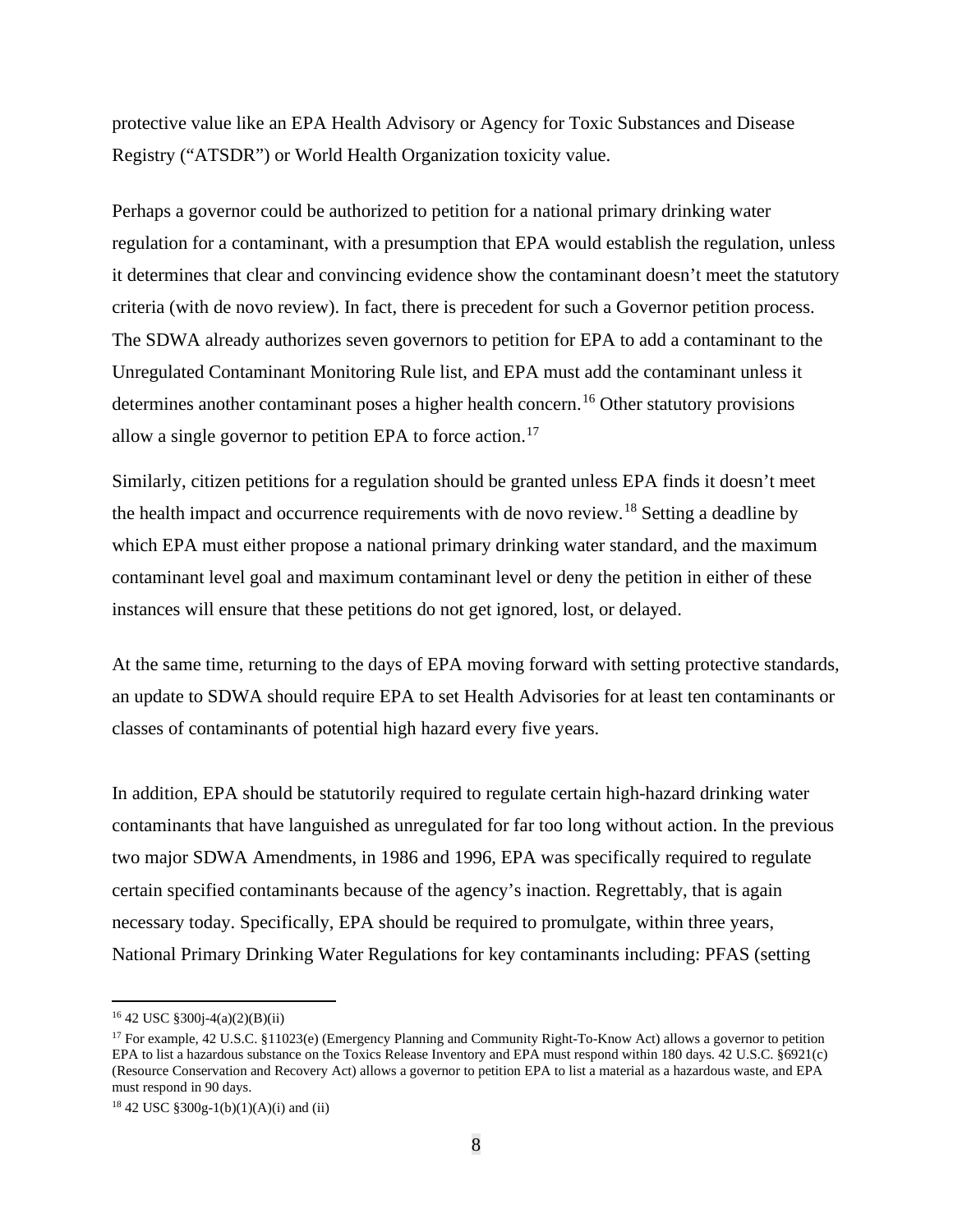maximum contaminant levels for any specific PFAS for which EPA or ATSDR have draft or final toxicity values and a treatment technique for total PFAS as a class); legionella; algal toxins including cyanotoxins; perchlorate; chromium VI; 1,2-dioxane; and strontium.

#### **Urgent Threats Need To Be Dealt With Urgently**

While EPA has never used this authority, the agency is authorized to act before it has completed many of these analyses if it finds there's an "urgent threat to public health." This term is undefined. If EPA uses this authority, however, the agency must go back after setting an interim standard and complete the full array of studies within three years and reevaluate the interim standard within five years once those studies are complete. The fact that this authority has never been used, despite crises such as the PFAS contamination problem affecting millions (and likely tens of millions) of Americans' tap water, or the widespread Legionella problem, makes it clear that the agency simply is unwilling or incapable of taking serious regulatory action to address new unregulated contaminants, no matter what the level of hazard.

EPA should be authorized to issue such immediate standard without a requirement to return and do a cost-benefit analysis. EPA should also be required to act if a contaminant or class of contaminants poses a hazard so serious that waiting for many years poses an imminent health threat. Governors and citizens also should be authorized to petition for such standards, with a requirement for a prompt EPA response to the petition.

#### **Stick with The Feasibility Analysis and Get Rid Of Cost-Benefit**

On the rare (one time) occasion that EPA decides to move forward with a drinking water regulation, the 1996 Amendments have created a complicated and endless feedback loop that makes it nearly impossible to get a standard out – but also created many opportunities for polluters to challenge the process and prevent regulations from becoming finalized.

The statute identifies laudable definitions for how these standards ought to be set. For a contaminant, the EPA establishes a Maximum Contaminant Level Goal ("MCLG"), which reflects the level "at which no known or anticipated adverse effects on the health of persons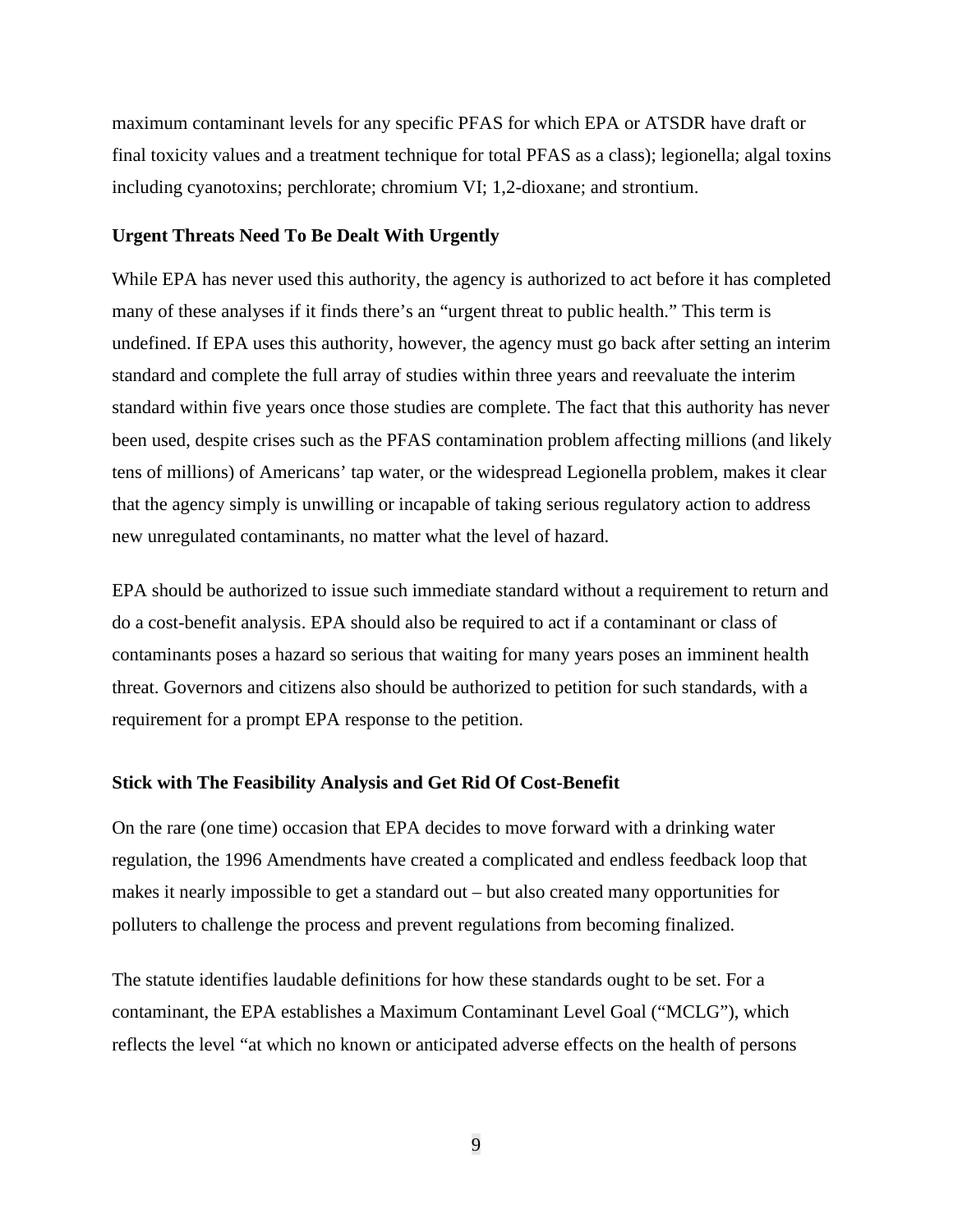occur and which allows an adequate margin of safety."[19](#page-9-0) A Maximum Contaminant Level ("MCL") is then the level that is "as close to the maximum contaminant level goal as is feasible."[20](#page-9-1) The term feasible incorporates the use of the best technology or other means available that are effective out in the field (not just in the laboratory) and taking cost into consideration.[21](#page-9-2)

And yet, then the Health Risk Reduction and Cost Analysis ("HRRCA") requirements are added onto this feasibility requirement – although cost is already taken into consideration. In fact, EPA is authorized to set a standard for a contaminant that is *weaker* than is feasible to achieve if it finds based on cost-benefit analysis that the benefits of the standard would not justify the costs.[22](#page-9-3) In such a case, EPA may set the standard that is justified by the cost-benefit analysis (with certain exceptions).

One of the biggest problems with the reliance on "cost benefit analyses" in the SDWA amendments is the fact that while costs of regulation are fairly simple to identify, the monetary benefits are often obscured and undercounted.

Take for example the cost benefit analysis for perchlorate. The EPA calculated the benefits of preventing loss of IQ points based on the lower lifetime earning of someone with one point less IQ but also considered that lower IQ would mean less schooling. Of course, many qualitative impacts of lower IQ are not included. There are impacts on a family or the entire community dealing with children with lower IQ. There are costs associated with extra educational supports needed for these children. There are impacts on these children's and families' quality of life associated with the lower lifetime earnings.

In addition, EPA's analysis of benefits failed to consider many of the non-quantified benefits that are likely to accrue from a stringent MCL for perchlorate, including many health benefits for children such as reduced likelihood of Attention Deficit and Hyperactivity Disorder and autism. The agency failed to consider the consumer willingness to pay for better drinking water. And

<span id="page-9-0"></span><sup>19</sup> 42 USC §300g-1(b)(4)(A)

<span id="page-9-1"></span><sup>20</sup> 42 USC §300g-1(b)(4)(B)

<span id="page-9-2"></span><sup>21</sup> 42 USC §300g-1(b)(4)(D)

<span id="page-9-3"></span> $22$  42 USC §300g-1(b)(6)(A)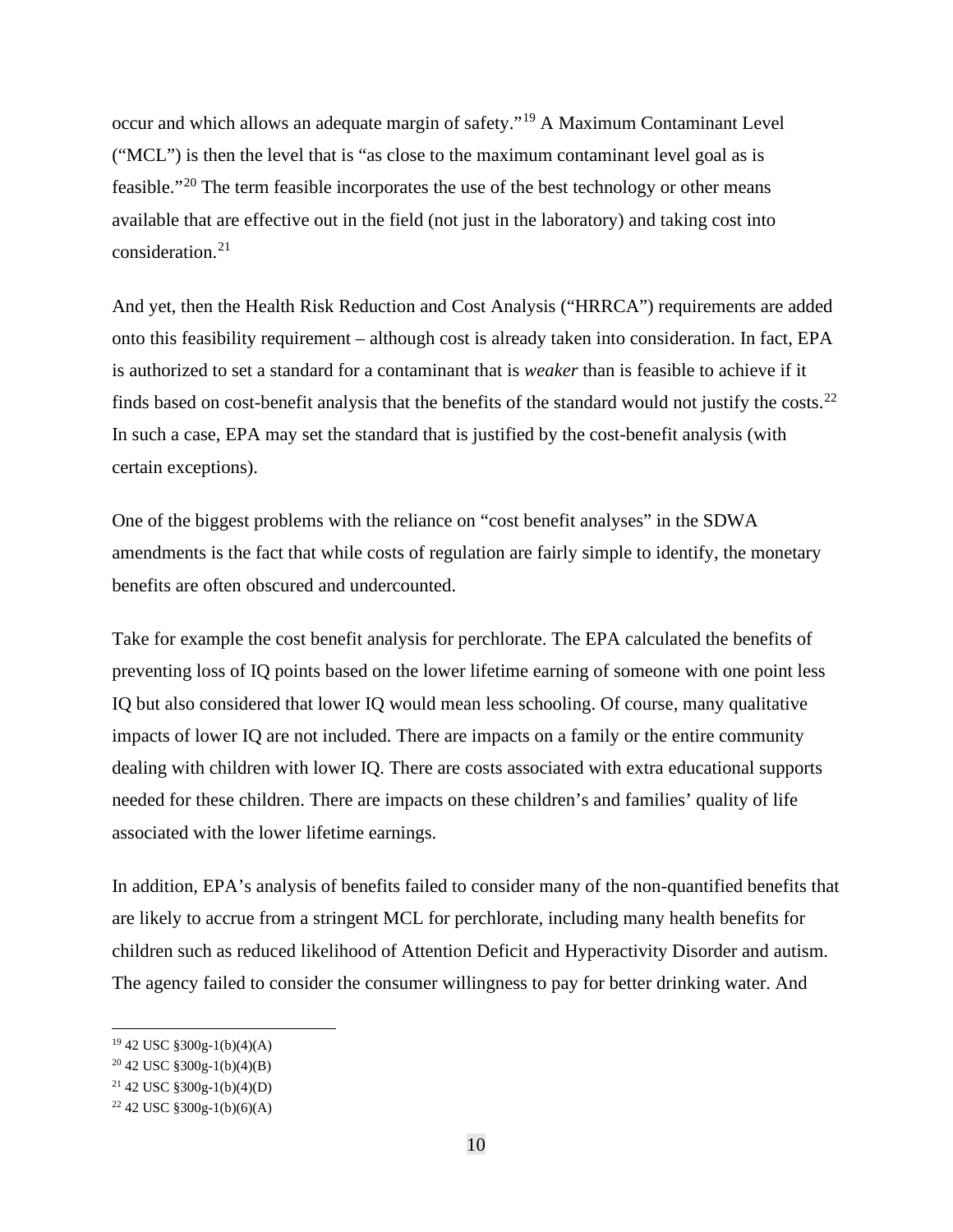EPA acknowledged that it did not calculate the co-benefits of reducing nitrates and other contaminants when treating for perchlorate.

On the other hand, the costs associated with regulation are readily obtainable and quantifiable. Consequently, EPA's decision to purportedly withdraw its determination to regulate perchlorate is apparently in part based on the cost of regulation (which EPA calculates as between \$9.5M to \$17M) seeming to outweigh the benefits (\$0.4 M to \$6.6M).<sup>[23](#page-10-0)</sup> Even though EPA acknowledged the significant limitations in its benefits calculation and its failure to quantify or monetize innumerable benefits, it relied on those quantifiable amounts to state that the benefits of the regulation do not justify the potential costs.

Looking forward to the PFOA and PFOS regulatory process, there are similar concerns. As EPA embarks on development of a primary drinking water regulation for PFOA and PFOS, how will EPA calculate the benefits of preventing ulcerative colitis (one adverse health effect of PFOA and PFOS)? EPA won't be able to calculate how much it would be worth to prevent other people from struggling with what my friend Gary is going through right now. EPA can't calculate the monetary value of being unable to walk without pain because of being on steroid medication for 18 years instead of getting surgery. The agency won't quantify the value of a twenty-year-old being able to finish college without delay and be able to have a normal social life, nor the value of avoiding a parent having to watch their eight-year-old child undergo multiple surgeries. The difficulty in quantifying these intangibles means the benefit of preventing these diseases remain undercounted. And we risk either having no regulation of these contaminants or potentially ineffectively weak standards. Either way, public health suffers, and polluters can continue to harm us with impunity.

#### **Who Warrants Protection? Vulnerable Populations Are Left Unprotected.**

One group that is particularly hurt by the focus on cost benefit analysis are vulnerable populations – those groups of people who are particularly harmed by drinking water contaminants. Congress meant for EPA to consider these populations. "The language in this bill

<span id="page-10-0"></span><sup>&</sup>lt;sup>23</sup> These figures are included in EPA's perchlorate proposal for standards ranging from 18 ppb to 90 ppb, using a 3 percent discount rate. See 84 Fed. Reg. 30524, 30555, Table XII-14 (June 26, 2019).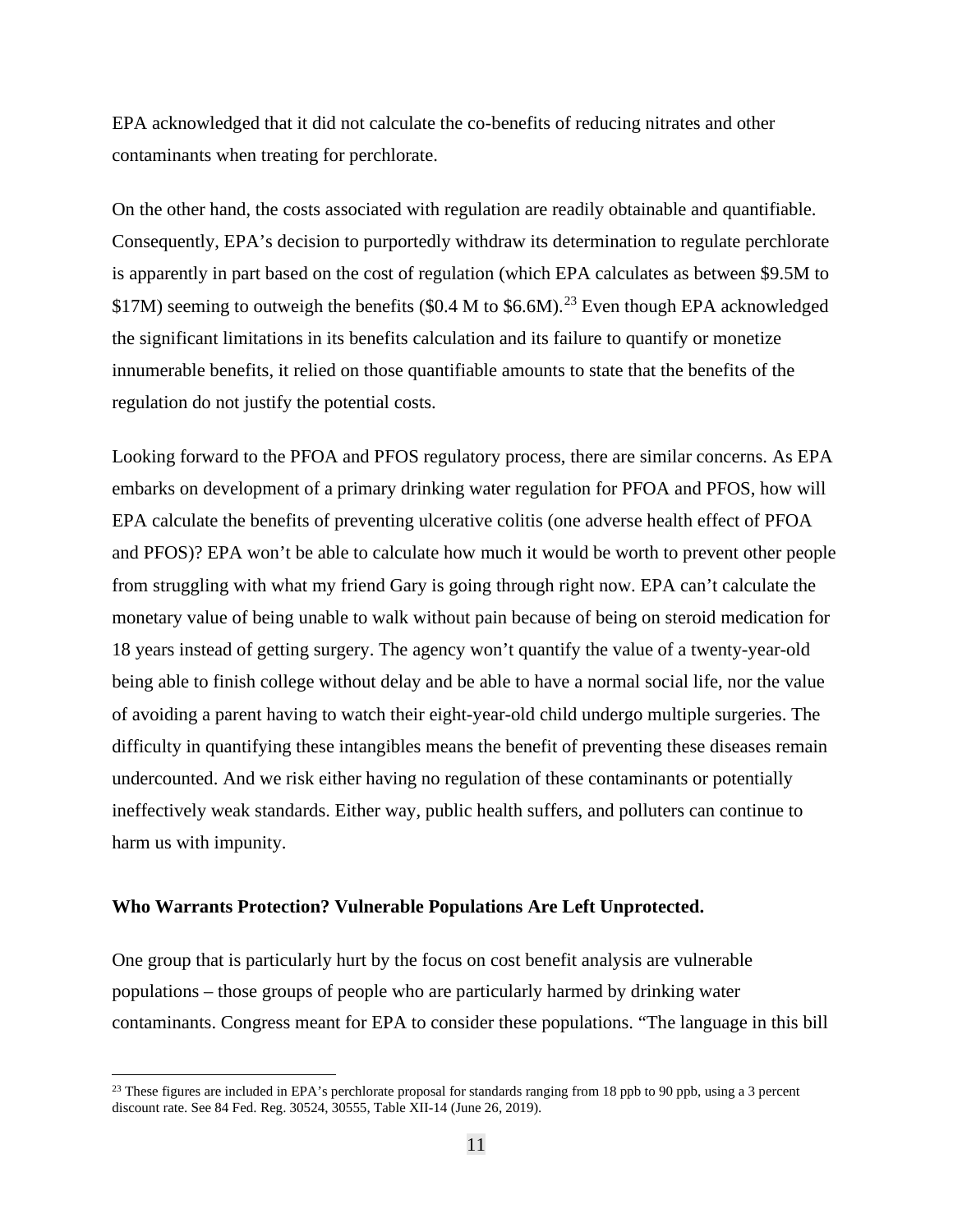requires that EPA drinking water standards be set at levels that take into account the special vulnerability of our children, our infants, pregnant women, our elderly, the chronically ill, and other groups that are at substantially higher risk than the average healthy adult."[24](#page-11-0)

The SDWA requires the MCLG to be set at a level that allows "adequate margin of safety."<sup>[25](#page-11-1)</sup> An adequate margin of safety must protect both the general population and the vulnerable subpopulations that Congress identified in 1996. EPA needs more explicit instructions to not only *consider* but to *protect* vulnerable subpopulations in setting its standards – and to ensure that it sets standards that are as stringent as feasible to protect pregnant women, infants, children and other susceptible populations.

#### **The Whack-A-Mole Approach Doesn't Work**

Per- and polyfluoroalkyl substances (PFAS) encompass more than 7,000 chemical cousins that are used in our everyday products and have been found to contaminate drinking water all over the country. More than 2000 locations in 49 states have known or suspected PFAS contamination.[26](#page-11-2) We know that at least 6 million Americans' drinking water systems have detected just two PFAS (PFOA and PFOS) at levels above EPA's Health Advisory<sup>27</sup>, and more comprehensive testing in many states is demonstrating that this is a gross underestimate of the extent of the problem.

A broad range of adverse health outcomes have been linked to PFAS exposure, including kidney and testicular cancer, elevated cholesterol, liver disease, decreased fertility, thyroid problems, changes in hormone functioning, changes in the immune system, ulcerative colitis, and adverse developmental effects. Often referred to as "toxic forever chemicals" because they do not break down (or do so very slowly under natural conditions), PFAS are persistent and quickly move and accumulate throughout the environment.

<span id="page-11-0"></span><sup>&</sup>lt;sup>24</sup> 42 U.S.C. § 300g-1(b)(3)(C)(i)(V); 142 Cong. Rec. 21,472–73 (1996)

<span id="page-11-1"></span> $25$  42 U.S.C. § 300g-1(b)(4)(A)

<span id="page-11-2"></span><sup>26</sup> Environmental Working Group, *PFAS Contamination in the U.S.* https://www.ewg.org/interactive-maps/pfas\_contamination/.

<span id="page-11-3"></span><sup>27</sup> Hu XC, Andrews DQ, Lindstrom AB, et al. *Detection of Poly- and Perfluoroalkyl Substances (PFASs) in U.S. Drinking Water Linked to Industrial Sites, Military Fire Training Areas, and Wastewater Treatment Plants.* Environ Sci Technol Lett. 2016;3(10):344-350.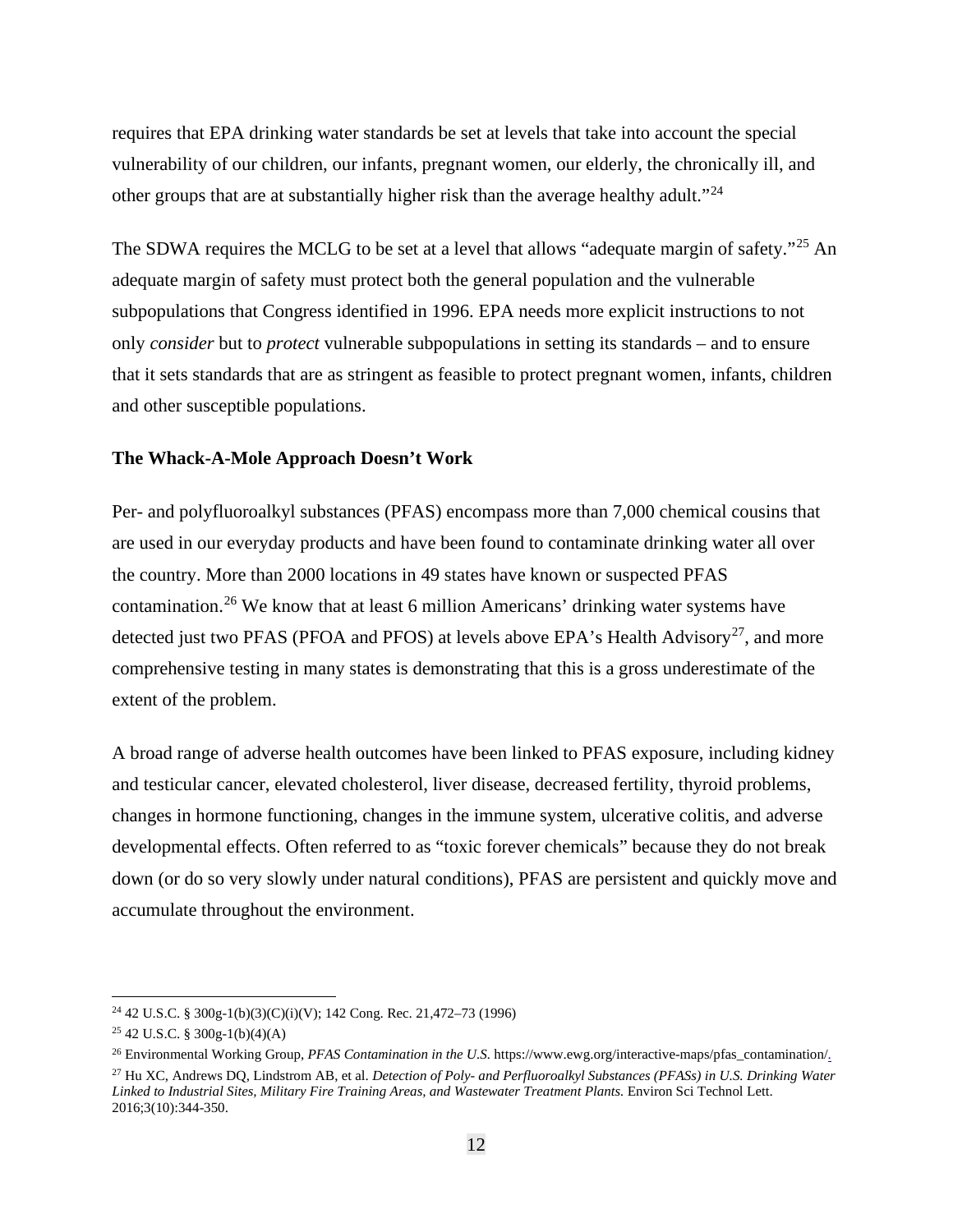As noted earlier, EPA recently made a preliminary regulatory determination to set drinking water standards for two PFAS: PFOA and PFOS. These two are the most well-studied of the PFAS, and they have been linked to adverse health impacts, including ulcerative colitis, kidney and testicular cancer, and many others.<sup>[28](#page-12-0)</sup> These legacy PFAS are considered "long chain" PFAS. After the recent phase-out of by major U.S. producers<sup>[29](#page-12-1)</sup> of PFOA and PFOS, the manufacturers turned to structurally similar replacements, including smaller versions of these legacy chemicals known as "short chain" PFAS. Though billed as safer alternatives, evidence is growing that short-chain PFAS are associated with similar adverse health effects as the long-chain, legacy PFAS that they have replaced. Of further concern, they, too, are persistent in the environment, more mobile, and more difficult to remove from drinking water. They can bioaccumulate in humans, animals and plants, and levels of these chemicals are quickly increasing in the environment.

So just focusing on PFOA and PFOS will not control the widespread exposure to PFAS. Going one by one (or even two by two) in the face of thousands of similarly behaving contaminants means that we are centuries away from seeing comprehensive protections on our drinking water.

EPA must regulate classes of contaminants like PFAS– that are structurally similar, behave similarly, or can be treated with the same technology. EPA has done this in the past, for polychlorinated biphenyls ("PCBs") and for small classes of disinfection byproducts, but the agency has shown no appetite or inclination to do so for other classes of contaminants. Regulating by class will provide significant efficiencies that even water systems will appreciate – rather than continuing to play whack a mole, and potentially spending millions for one treatment system only to find out that they must invest in another for separate, yet similar contaminants, as would be the case for long-chain and short-chain PFAS.

Years ago, EPA tried to implement a class-based approach to regulating drinking water contaminants. It established MCLs for the class of PCBs and for subclasses of disinfection byproducts (trihalomethanes and haloacetic acids). But EPA eventually abandoned consideration

<span id="page-12-0"></span><sup>28</sup> See generally, Kwiatkowski, C, et al. *Scientific Basis for Managing PFAS as a Chemical Class* Environ. Sci. Technol. Lett. 2020.

<span id="page-12-1"></span><sup>&</sup>lt;sup>29</sup> It is important to note that it PFOA and PFOS are still manufactured outside of the United States. There appears to be no prohibition on importing articles containing PFOA and PFOS into our country. See e.g. U.S. Environmental Protection Agency "Fact Sheet: 2010/2015 PFOA Stewardship Program" available at https://www.epa.gov/assessing-and-managing-chemicalsunder-tsca/fact-sheet-20102015-pfoa-stewardship-program, last visited July 24, 2020.